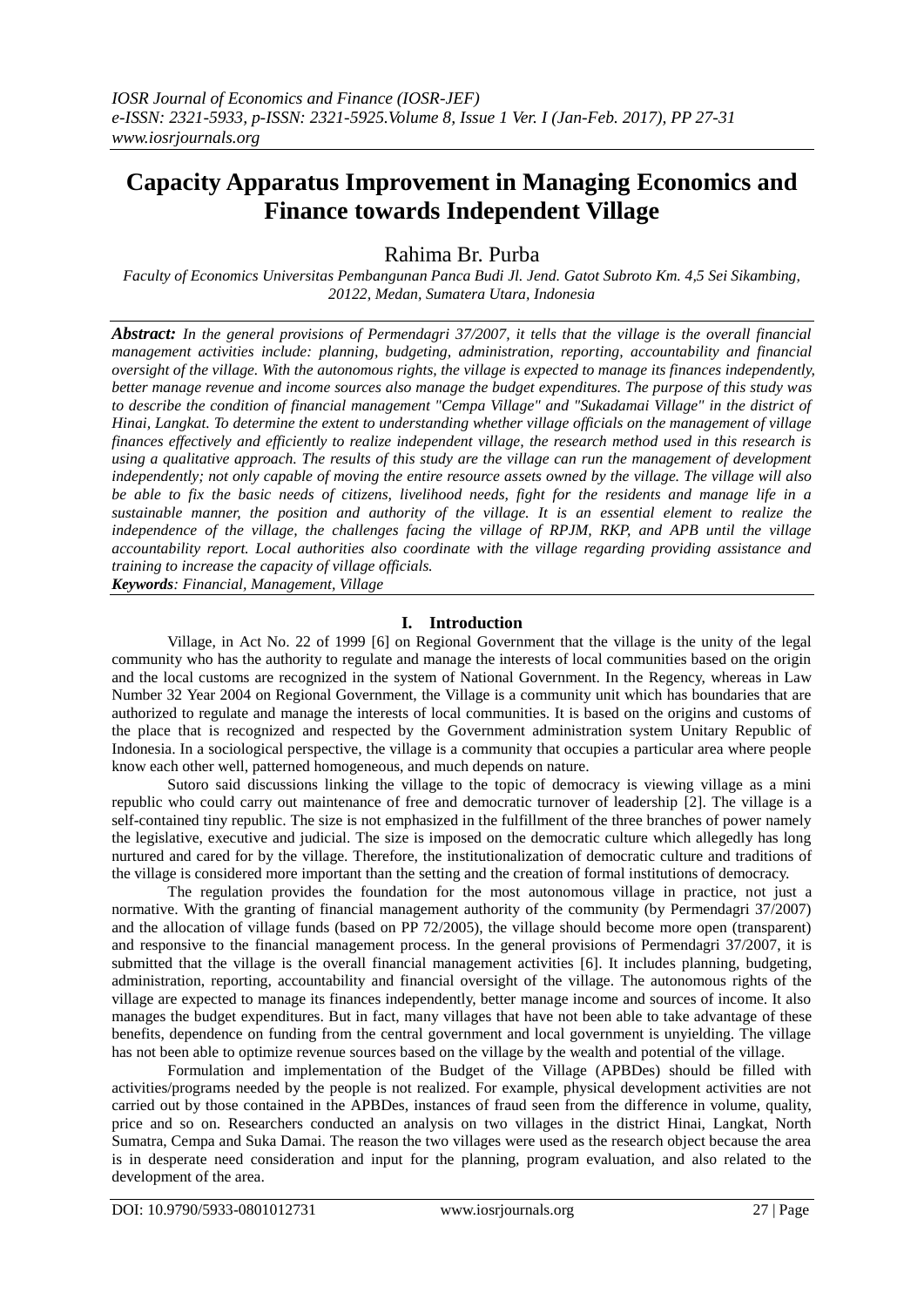### **II. Theories**

#### *A. Village Governance*

The village is the unity of the legal community who have the authority to regulate and manage the interests of local communities based on the origin and the local customs are recognized in the national administration system and is located in the district. The formulation of the definition of a complete village is in the Act No. 22/1999 on local government: "Village or called by another name as a legal community unit which has the original order based on rights that are the origin of privilege within the meaning of explanation of Article 18 of the 1945 Constitution. The rationale in village governance arrangements is diversity, participation, genuine autonomy, democratization and empowerment In Act No. 22 of 1999 on Regional Government states that the village is the unity of the legal community who has the authority to regulate and manage the interests of local communities based on the origin and the local customs are recognized in the system of the National Government and the Regional District. In Law Number 32 Year 2004 on Regional Government, the Village is a community unit which has boundaries that are authorized to regulate and manage the interests of local communities, based on the origins and customs of the place that is recognized and respected in the governance system of the Republic of Indonesia.

#### *B. Variables*

Based on Government Regulation (PP) No. 24 of 2005 concerning Government Accounting Standards (SAP), it is explained that the budget is a guideline measures to be implemented by the government include a plan revenues, expenditures, transfers, and financing are measured in rupiah. It is arranged according to specific classification is systematically for a period. According to Nordiawan, a budget is a plan of financial stating plans of the organization to serve the community or other activities that can develop organizational capacity in service, an estimate of costs to be incurred in realizing the plan, the estimated sources anywhere that will generate income and how much of that income. According to Halim [10], the budget is an operational plan that is expressed in a currency of an organization where a party or reception illustrates the expected revenue to cover the expenses for a given period is one year. According to Munandar, the budget is a plan drawn up systematically covering all activities of the company, which is expressed in monetary units and is valid for a certain period to come. According to Freeman, translated by Nordiawan, Son, and Rahmawati, a budget is a process undertaken by an organization to allocate its resources to the needs that are not restricted (the process of allocating resources to unlimited demands).

#### *C. Villages Description*

Based Statistical Area District of Hinai 2015, Cempa Village is the second village which has the largest population in the district Hinai (2014). It is also the second village that has the largest number of households in the district Hinai (Year 2008). The village has 39 hectares of paddy fields, instead of paddy land area 857 ha, and non-agricultural land area of 122 hectares (2014). Based Statistical Area District of Hinai 2015, Sukadamai Village is the third village which has the largest population in the district Hinai (2014). The village has 75 hectares of paddy fields. The non-paddy land area is 13 hectares and non-agricultural land area of 36 ha (2014).

#### **III. Methodology**

The method used in this research is using a qualitative approach. With an emphasis on the process, then search the data, and information will be made to know and understand about the financial management of the village that had been taking place. Data will be collected from two sources: a source of primary data and secondary data sources. Primary data obtained through the technique of in-depth interviews and participant observation. It aims to capture information about the financial management of the village and sharpened the focus group discussion technique. FGD technique was used to obtain a draft model of financial management of the village.

The research location is set in the District Hinai, Langkat, North Sumatra province (Cempa and Suka Damai). The analysis used simultaneously by using the method of analysis going on. Any new information will be analyzed, the inferences are used to build and sharpen the questions on the next day. The analysis was carried out following the process of presenting the data and drawing conclusions based on the data presentation is performed during the data collection process takes place. For qualitative data collection is the village officials in the District Hinai, Langkat district of North Sumatra province as well.

#### *A. Applications built Budgets Arrangement*

Budgets must be thorough and achievable. In the budget, there should be innovation and flexibility to deal with events that are not predictable. Budgeted figures can be expressed in dollars, units, clock, pound, and employees. Shim and Siegel stated a budget must have the following characteristics:

1. The predictive ability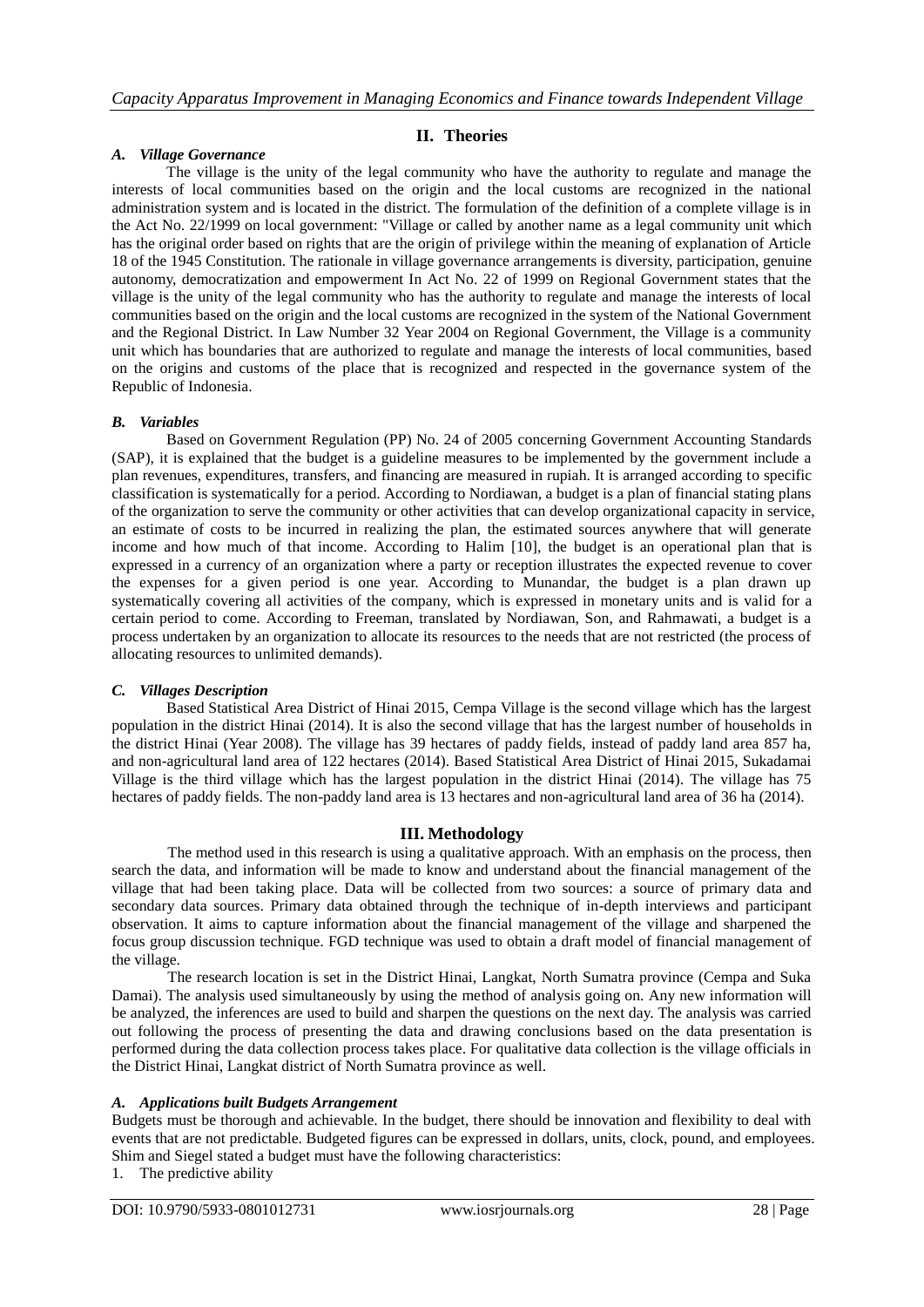- 2. Communication channels, powers, and responsibilities clearly
- 3. The information that is accurate and timely
- 4. Compliance, comprehensive, and clarity of the information
- 5. Support in the organization of all parties involved

The steps to be followed in budgeting include:

- 1. Setting goals
- 2. Evaluating the resources available
- 3. Negotiations between the parties involved regarding the budget figures
- 4. Coordination and review of the components
- 5. Final approval
- 6. Distribution of the approved budget.

#### *B. Budget Analysis*

According to Shim and Siegel [9], in analyzing the budget, the actual figures should be compared with the budgeted figures and the reason for the variance is known, along with the cause (responsible parties). Variances sales can be separated based on sales volume and selling prices while the cost variance consists of price and quantity.

Profit variance consists of the variance of sales and costs. Managers must find ways to improve profitability, such as taking into account the relationship between the variance [1]. For example, there is unfavorable variance in the price of materials arising from the rising price of materials. It turned out that the increase in material prices due to increase in material quality. Increasing the quality of material will produce a variance amount of material and the amount of labor that is profitable [3]. The net result is profitable and ultimately have an impact on the increase in net income (earnings).

Unfavorable variance must be corrected. For example, if the price of raw material becomes extremely higher than expected, then it must find a cheaper supplier. Inefficiency, in any case, must be corrected. A budget should have variances that allow an increase in unfavorable variances in the budget. It can come from unexpected salary increases, raw material prices higher, and the incremental costs that occur when there is a mass strike. Managers must be able to decide the allocation of the excess costs appropriately.

#### *C. Budgetary Control*

According to Shim and Siegel (2000), the budget control internal factors, more labor can be controlled by managers as compared to external factors such as inflation or competition. When under control, corrective measures can be taken. At the beginning of the period, the budget is a plan. At the end of the period, the budget is a tool to measure the performance compared to the control over the plan, so that the performance in the future can be improved. A budget is a tool of control for income, expenses, and operations. There should be a budgetary control to financial and nonfinancial activities (such as product life cycle, seasonal). Control is achieved through progress reporting and actual spending compared to plan (budget) continuous [5]. An inputoutput relationship should also be considered. Assessment costs (cost appraisal) and control policies should be implemented to ensure that the project will be profitable.

## *D. Transparency*

According to Mardiasmo [7], the notion of transparency is "Openness government in making policies of local finance that can be known and monitored by the legislature and the public." According to Nordiawan [8], he stated, "Transparency provide financial information that is open and honest with the public based on the consideration that the public has a right to find out openly and comprehensively on government accountability in the management of the resources entrusted to him and his obedience to the laws and regulations." From the description, it can be concluded, that the transparency of a country can be created if the state governance system provides the freedom for people to obtain the information needed by the public.

## *E. Accountability*

Good governance is one of the community's guidance that must be met. One of the pillars of governance is accountability. Mardiasmo said, "Public accountability is the obligation of a fiduciary to provide accountability, present and disclose all its activities and the activities that its responsibility to the party giving the mandate (Principal) who has the right and authority to request such accountability." Nordiawan said, "Accountability is a step to account for resource management and policy implementation is entrusted to entities reporting in achieving the goals set periodically." As has been described, according to some definitions of Mardiasmo explained there are five dimensions of accountability that must be met by public sector organizations, such as: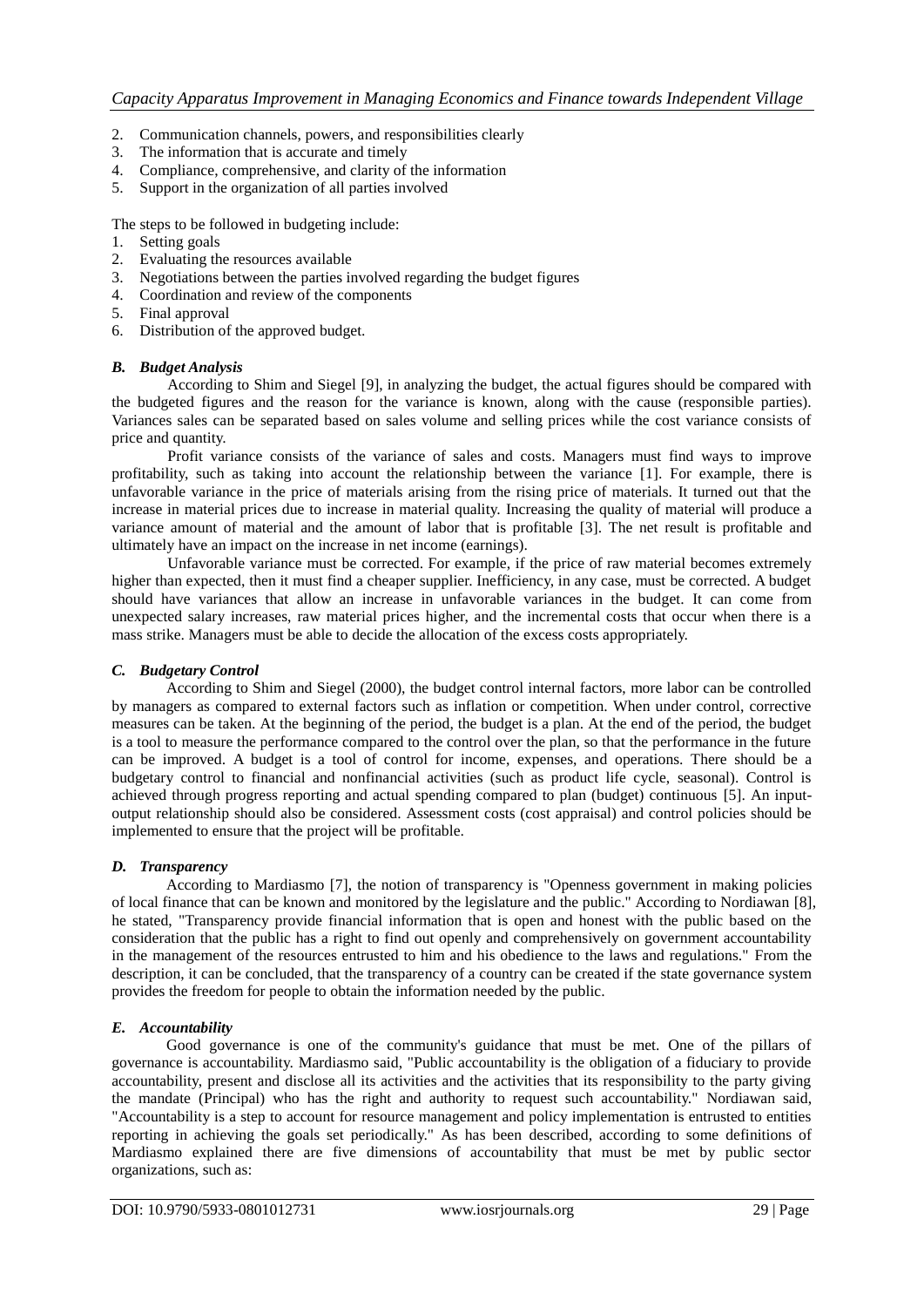- 1. Financial Accountability, it is related to the avoidance of misuse of public funds
- 2. Honesty and Accountability Law Accountability, it is about the avoidance of abuse of office, while the legal accountability associated with the guarantee with their compliance with laws and regulations that are not required in the use of public funds
- 3. Accountability Process, it is related to whether the procedures used in carrying out the task has been quite good regarding adequacy of accounting information systems, management information systems, and administrative procedures
- 4. Accountability Program, it is related to consideration of whether the objective set can be achieved or not, and whether it has considered alternative programs that provide optimal results with minimum costs
- 5. Policy Accountability, it is related to government, both central and local levels on policies taken by the government to DPR/DPRD and the wider community.

Based on some of the above definitions, the central government, and local government is expected to present the financial statements consisting of the surplus/deficit, Budget Realization Statement, Balance Sheet and Notes to Financial Statements. These financial statements are an essential component to creating the accountability of the public sector and are one of the Financial Central Government and the Regions performance measures.

## **IV. Evaluation**

The ability to manage more independent development supported by all of the elements and resources of the village is very important for improving the welfare of the community, especially for the rural poor. The village that can run independently of development management not only to manage the entire asset resources owned by the village, but the village will also be able to fix the basic needs of citizens, livelihood needs, and to organize the fight for citizens in a sustainable manner.

The status and authority of the village is an important element to realize the independence of the village. In everyday conversation, the position and authority of the village is a concept that is not simple to be understood by the village administration, village institutions, community organizations and village communities. In general, villagers are more familiar with the village planning and budgeting, women's empowerment or services to citizens, compared to the position and authority of the village.

If the position and authority are unclear and not well understood by the components of the village, the governance, planning, and budgeting, as well as service to the community, tend to run by the habits inherited. The head of the village and the village is working to serve the community 24 hours nonstop and is constantly running the administrative tasks of the government administration and development. But from the first also walking routine like that, so many people ask what is the nature and benefits of communities on local.

Law No. 6 of 2014 confirms the status and authority of the village. The village law, which will be further elaborated by the government regulation, the regulation must be complied with by the government and by the village, as well as guided directions to ascertain the limits and the type of village authority. In the early stages of understanding of the position of the village as well as understanding and kind authority of the village and its consequences should be well understood by the village government and institutions in the villages and rural communities, which are then applied in the system of village government. UU no. 6/2014 on village contains a noble mission: to protect and empower the state to be strong, advanced, independent, and democratic so as to create a solid foundation in implementing governance and development towards a just, prosperous, and prosper. Independence of the village fronted village law for two reasons.

First, the village is weak and dependent, do not have a clear position and authority, or banya assumed an obligation rather than authority; became the object of politicization and development, and do not become state assets, but borne by the state. Second, contrary village UU brings the spirit and purpose of reinforcing the village; clarifies the status and authority of the village; make the village as the subject of development; as well as the village to be an asset for the country that has contributed to the ideals of the people's welfare.

Regarding the norms and laws, the status and authority of the village are the heart of the independence of the village. UU no. 6/2014 has confirmed the position and authority of the village are much more clear and powerful than the regulations in Law No. 32/2004.

#### *A. Rural Financial Management Condition*

Management of village finances can not be separated from a series of annual village planning process. This is called Musrenbangdes. Output of Musrenbangdes is a document Budget village. The main base is a document preparation APB Development Plan and RKP. Management of village finances is a unity that is inherent in the implementation of village autonomy to the independence of the village. Village financial management aims to create and strengthen the system of village governance that clearly and effectively to realize a better accountability in the exercise of government.